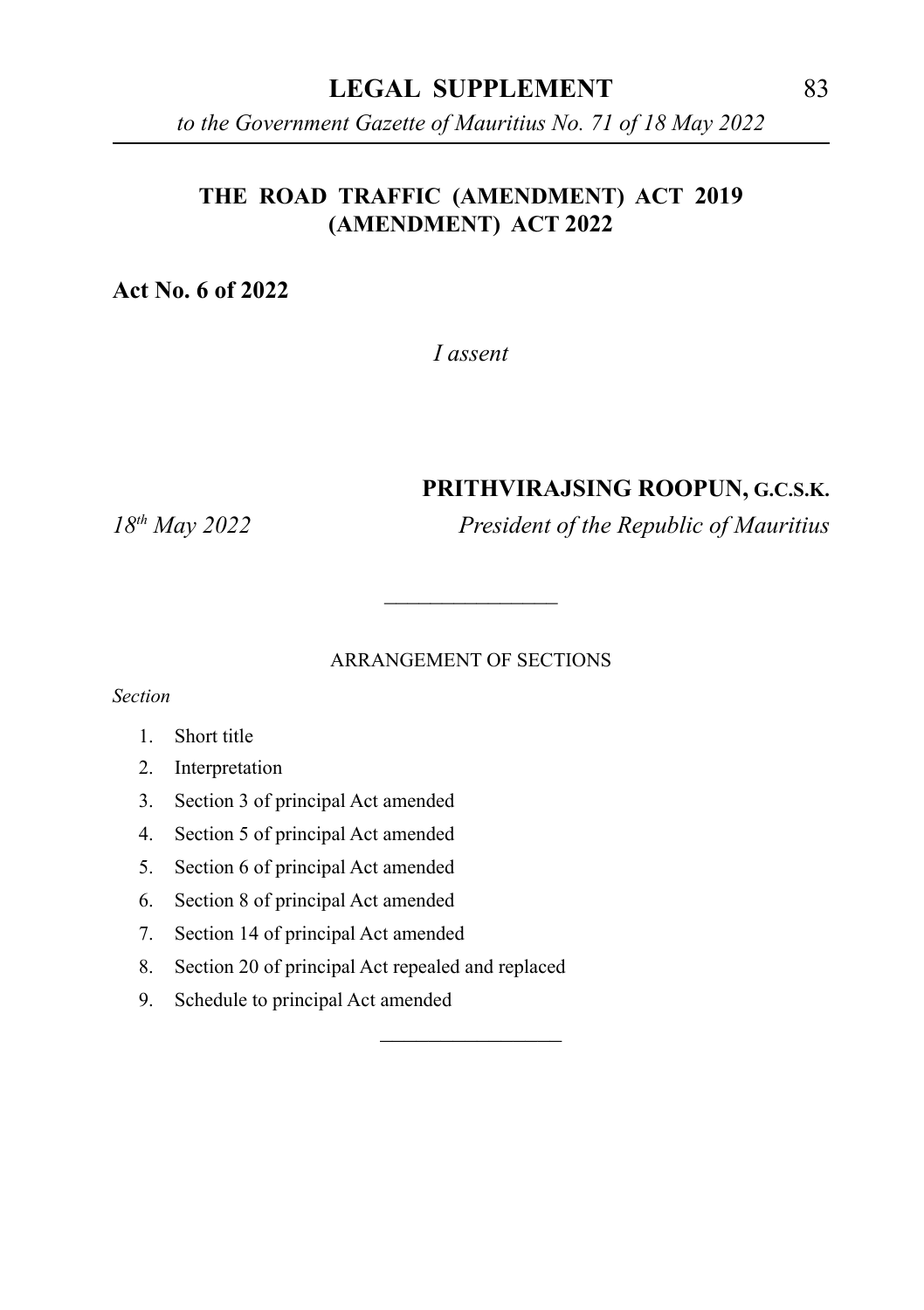# **An Act**

## **To amend the Road Traffic (Amendment) Act 2019**

ENACTED by the Parliament of Mauritius, as follows –

**1. Short title**

This Act may be cited as the Road Traffic (Amendment) Act 2019 (Amendment) Act 2022.

## **2. Interpretation**

In this  $Act -$ 

"principal Act" means the Road Traffic (Amendment) Act 2019.

## **3. Section 3 of principal Act amended**

Section 3 of the principal Act is amended –

- (a) in paragraph (b), in the proposed definition of "drug", by deleting the words "Twelfth Schedule" and replacing them by the words "Thirteenth Schedule";
- (b) in paragraph (d), in the proposed new definition of "intoxicating substance", by deleting the words "Twelfth Schedule" wherever they appear and replacing them by the words "Thirteenth Schedule".

## **4. Section 5 of principal Act amended**

Section 5 of the principal Act is amended, in paragraph (b), in the proposed subsection (1), by deleting the words "Twelfth Schedule" wherever they appear and replacing them by the words "Thirteenth" Schedule".

## **5. Section 6 of principal Act amended**

Section 6 of the principal Act is amended, in the proposed section 123E, in subsection (1), by deleting the words "Twelfth Schedule" wherever they appear and replacing them by the words "Thirteenth" Schedule".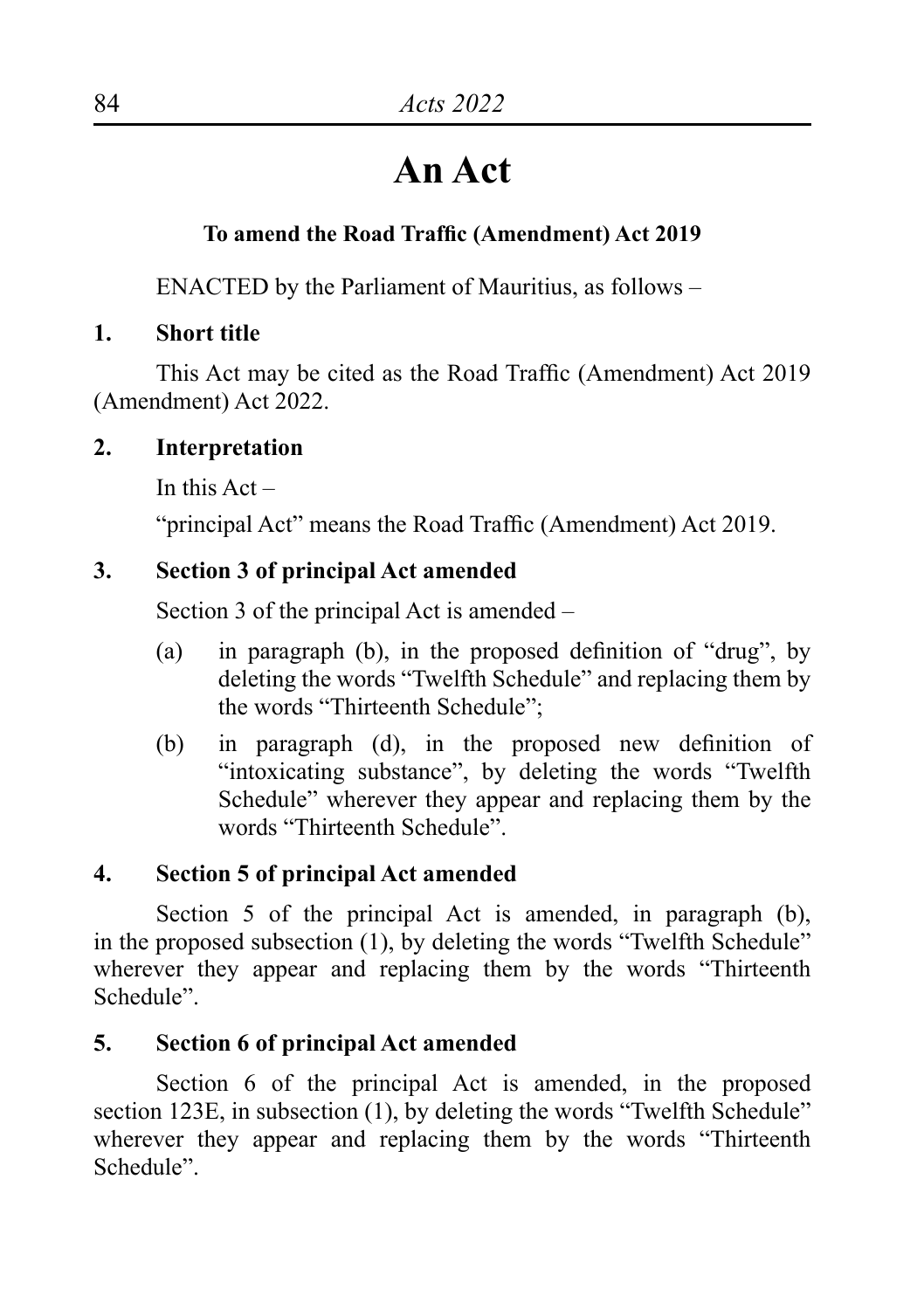#### **6. Section 8 of principal Act amended**

Section 8 of the principal Act is amended, in the proposed section 123G, in subsection  $(1)(b)$ , by deleting the words "Thirteenth Schedule" and replacing them by the words "Fourteenth Schedule".

## **7. Section 14 of principal Act amended**

Section 14 of the principal Act is amended, in paragraph (c)(ii), in the proposed new paragraphs (aa) and (ab), by deleting the words "Twelfth Schedule" and replacing them by the words "Thirteenth Schedule".

## **8. Section 20 of principal Act repealed and replaced**

Section 20 of the principal Act is repealed and replaced by the following section –

## **20. Thirteenth Schedule and Fourteenth Schedule added in principal Act**

The principal Act is amended by adding the Thirteenth Schedule and Fourteenth Schedule set out in the Schedule to this Act.

## **9. Schedule to principal Act amended**

The Schedule to the principal Act is amended –

(a) in the proposed Twelfth Schedule, by deleting the following words –

## **TWELFTH SCHEDULE**

[Section 2]

and replacing them by the following words –

## **THIRTEENTH SCHEDULE**

[Section 2]